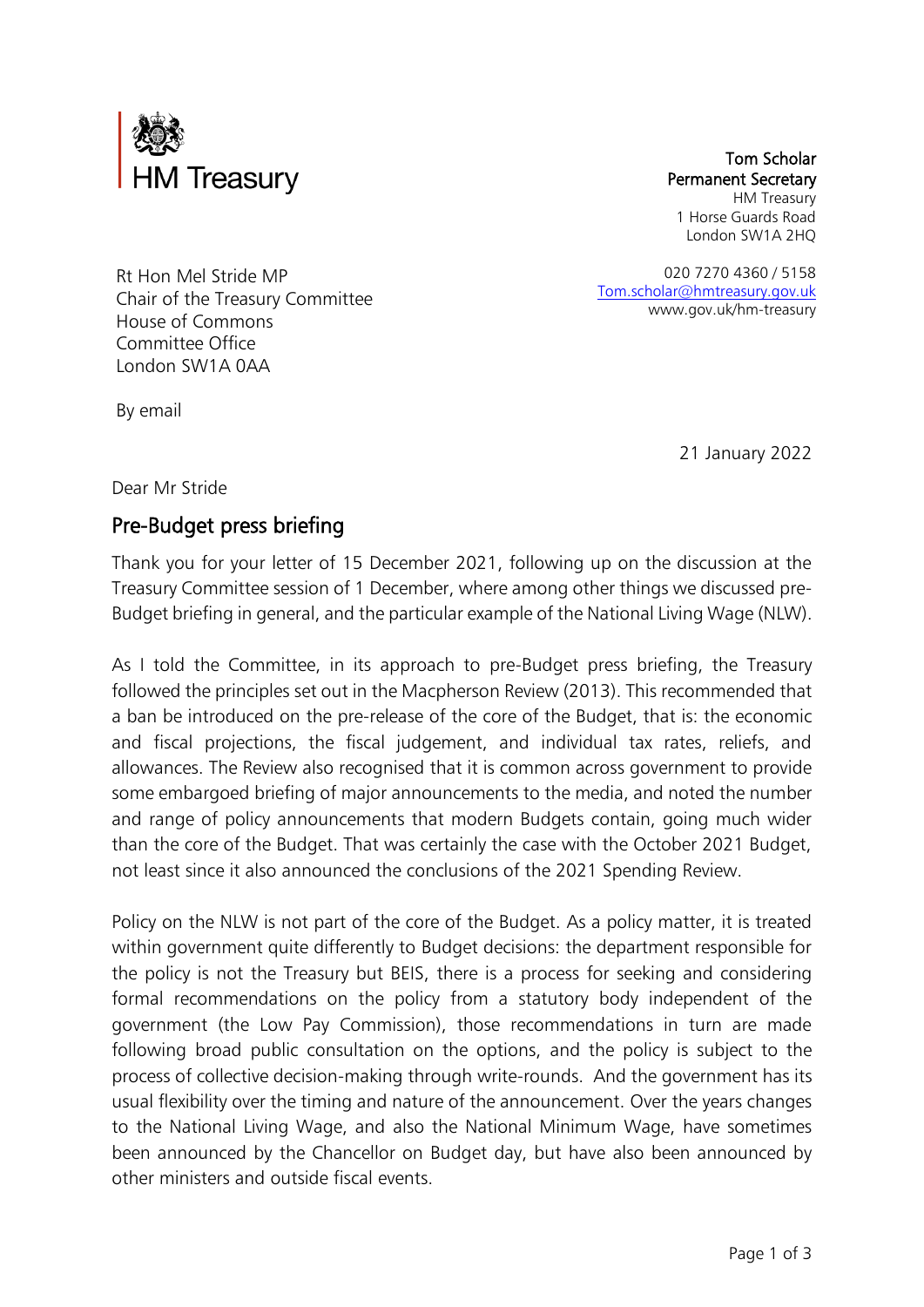In October 2021 it was decided that the Chancellor would announce changes to the NLW alongside the Budget. On the morning of 25 October, ITV News reported details of the forthcoming announcement on social media, apparently following an unauthorised disclosure of the information. To avoid confusion as to whether this report was reliable and represented an official announcement, the Treasury quickly issued an email for immediate general release setting out the full details of the policy change. This was then widely reported as a formal announcement.

When releasing information that could potentially be price sensitive, the essential requirement is for the information to be made available at the same time to all market participants. This avoids a situation where the information (which in some cases could amount to privileged inside information) is open to exploitation. In this case, the unauthorised and premature disclosure was clearly unfortunate, and should not have happened (although, since it was announced on social media, the same unauthorised information was at least available simultaneously to all market participants). There was clearly scope for confusion in the market as to whether the report was accurate. Recognising this, the Treasury moved as quickly as possible to regularise the situation, by bringing forward the formal on-the-record announcement.

At the Committee session I was asked (Q40) whether information on the forthcoming announcement on the NLW could be considered to be inside information within the meaning of the UK Market Abuse Regulation, in the context of one of the examples given in the Financial Conduct Authority's *Best Practice Note*. As I said, the NLW does not meet this definition since it is an economy-wide measure, and not sectoral or company-specific. I did not say that the Treasury had deemed the announcement not to be market sensitive, because we had not made any such determination.

In your letter you mention the arrangements followed by the Office for National Statistics (ONS) for the embargoed pre-release of official statistics. This applies to a very different situation, where a small number of journalists are given privileged advance access to potentially price sensitive information, ahead of general release, to allow them to report fully and accurately at the time the information is released. The ONS apply strict security arrangements to protect the integrity of this privileged information. The circumstances of the Treasury's announcement of the changes to the NLW were quite different, since the information was provided simultaneously to a very wide range of media organisations, for immediate general release.

The unauthorised disclosure of this information on 25 October was clearly unfortunate, although an increase in the NLW of this magnitude was within expectations, given the public consultation conducted by the Low Pay Commission between April and June. Under the process of collective agreement, the details of the government's proposed